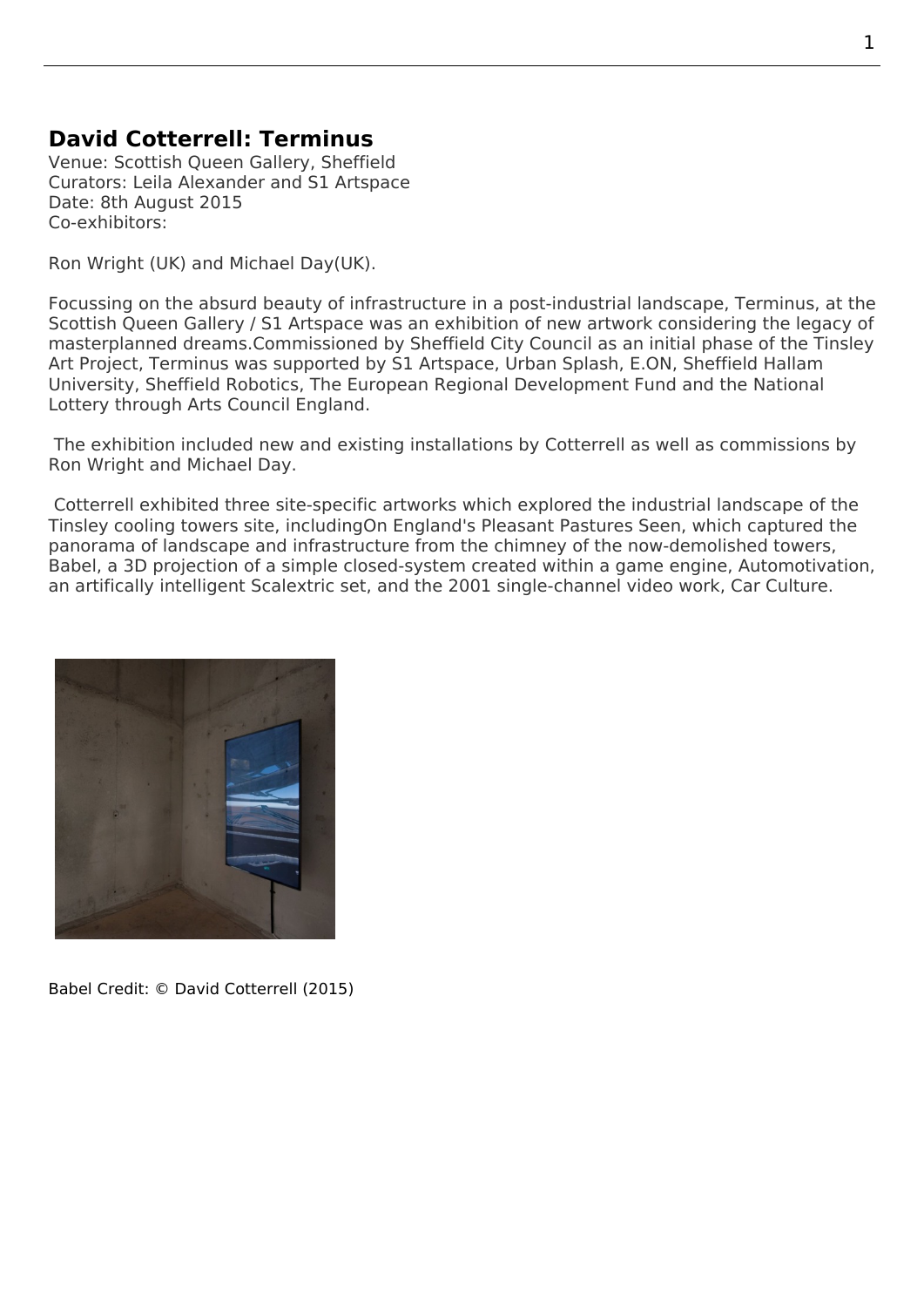

Car Culture Credit: © David Cotterrell (2001)



Terminus exhibition invite Credit: © Tinsley Art Project (2015)



Automotivation Credit: © David Cotterrell (2015)